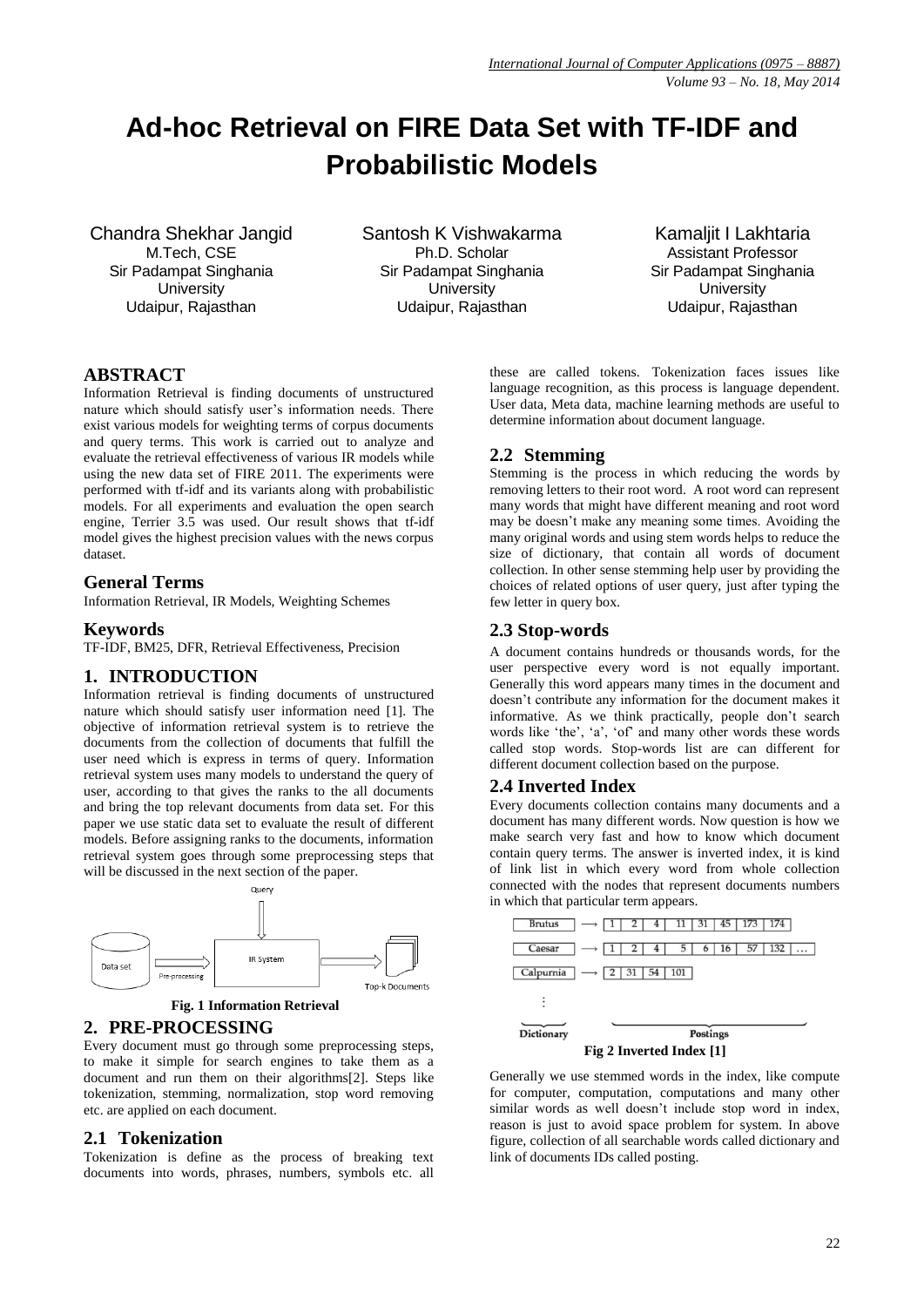

**Fig. 3 Pre-processing**

## **3. REVIEW OF IR MODELS**

Information Models define the way to represent the document text and the query as well. Other objective of IR models is to compare the document and query, assign ranks to documents. We are using many version of different model such as Probabilistic models, TF-IDF weighting model and Divergence from randomness.

#### **3.1 TF-IDF Model**

Generally Term frequency(TF) define as how many times a term appears in a document and document frequency known as in how many documents a term appears.TF-IDF model is describe in simple form as

$$
TF - IDF_i = 1 + \log(tf_i) * log \frac{N}{df_i}
$$

Where  $tf_i$  is term frequency of term i,  $df_i$  is document frequency and N is total number of documents in data set.

#### **3.2 BM25 Model**

BM25 is probabilistic model that is developed by Stephen E. Robertson, Karen Spärck Jones, and others. BM25 model doesn't use a single function, it use set of functions.

$$
Score(D,Q) = \sum_{i=1}^{n} IDF(q_i) * \frac{f(q_i, D) * (a_1 + 1)}{f(q_i, D) + a_1 * (1 - b + b * \frac{|D|}{D_l})}
$$

Where  $IDF(q_i) = \frac{N-n(q_i)}{n(n_i)}$  $\frac{-n(q_i)+0.5}{n(q_i)+0.5}$ , N total number of documents

in data set,  $f(q_i, D)$  denote term frequency of query term in the document,  $a_1$  and b is free parameter  $a_1 \in [1.2, 2.0]$  and  $b= 0.75$ , |D| is length of a document and  $D_i$  is average length of text documents in data set.

#### **3.3 Divergence from Randomness**

Divergence from randomness has an idea that says if the term frequency of a term within a document has more divergence than it's frequency within the data set than the term is more important for that document. Divergence from randomness is a generalization form of harter's 2-Possion indexing model. DFR Models that based on DFR frameworks are BB2, DFI0, In\_expB2, In\_expC2, PL2, InL2, DFR\_BM25 and many other variants, in this paper we use most of them for experiment purpose. DFR Models use first normalization and term normalization.

#### **4. EXPERIMENTAL EVALUATION**

Evaluation is always an important part of any research of any area in all around the world, same it useful in context of information retrieval. Evaluation in the simple mean is how effective a system performs and produces valuable result with accuracy.

#### **4.1 Evaluation Measures**

In Information Retrieval, to measure the effectiveness of the system our requirement is a data set, a set of queries and some function to judge relevance factor between document and queries. Simple IR system just fetches the best relevant documents that are related to the query and assign ranks to them. Now effectiveness depends on measurements used for evaluation, better measurements give better ranked list of documents. In this paper we use very common measurements such as precision and recall that are discussed in next section.

#### **4.1.1 Precision**

In simple words, precision can be defined as the ratio of number of relevant retrieved documents to the number of retrieved documents [8].

$$
Precision = \frac{No. of relevant retrieved documents}{No. of retrieved documents}
$$

Precision generally mention in form of percentage and as the number of retrieved documents increase, the precision of system will decrease.

## **4.1.2 Recall**

Recall is another measure for information Retrieval model, which can be described as a ratio of number of relevant retrieved documents to the number of relevant documents [8].

$$
Recall = \frac{No. of relevant retrieved documents}{No. of relevant documents}
$$

Recall and precision is inter depended, recall will increase when relevant retrieved documents increase. Recall and precision are inversely related.

#### **4.1.3 Mean Average Precision**

In our paper we used MAP to evaluate our results. Mean average precision is standard measure and accepted by TCER community for their evaluation [9]. MAP defined as the average of precision of all top-k documents and this value again averaged over information needs.

Let  $[d_1, d_2, d_{3,\dots} d_{nj}]$  are relevant documents for query  $q_i \in Q$ , Q is set of queries for data set and  $R_{ik}$  is top relevant retrieved documents for the query  $q_i$ .

$$
\text{MAP (Q)} = \frac{1}{|Q|} \sum_{j=1}^{Q} \frac{1}{nj} \sum_{j=1}^{nj} precision(R_{jk})
$$

#### **4.2 Description of Data Set**

The experiments has been carried out on the data set of FIRE 2011[http://www.isical.ac.in/~fire/] for English. The data set contains various documents from English news domain-The Telegraph. These news articles are extracted from 2001 to 2010 and contain 303,292 documents. We just took a sample form this data set for our experiment. The task of corpus creation was carried out to support experiments for research purpose in information retrieval domain.

#### **4.2.1 FIRE and Document Format**

FIRE is stands for form of Information Retrieval and Evaluation. It's an India based organization for research on information retrieval. FIRE works on languages of South Asian contraries.

Document format that used in FIRE collection follow the standard representation of TREC collection. Documents contain tags like DOC, DOCNO and TEXT. DOCNO is unique number for every document in the data set. Text field contains the actual news article in plain text. The example of a text file is shown below.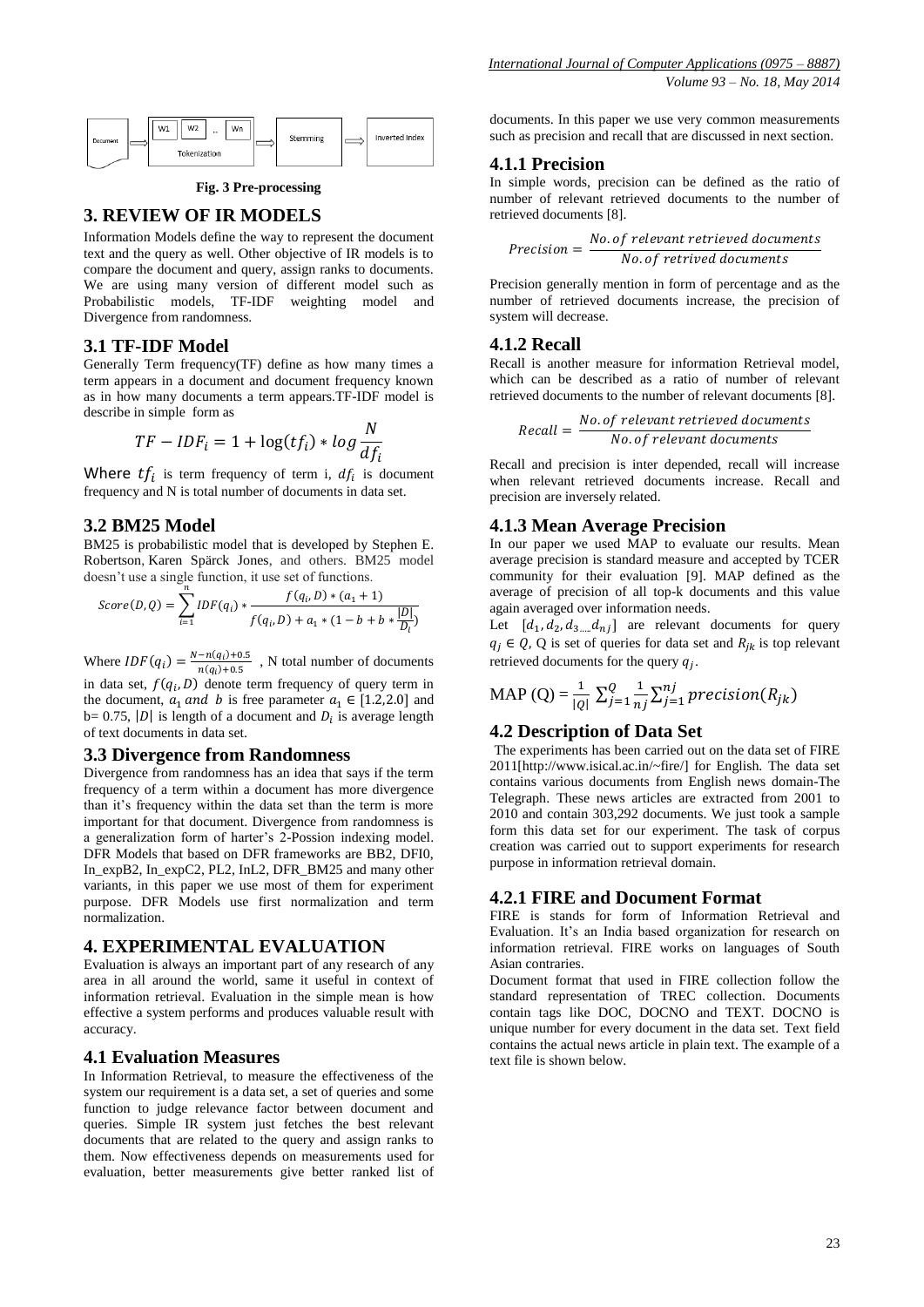<DOC> <DOCNO>doc\_03/0003</DOCNO> <TEXT> Americans used more health services and spent more on prescription drugs in 2013, reversing a recent trend, though greater use of cheaper generic drugs helped control spending, according to a report issued on Tuesday by a leading healthcare information company. </TEXT>  $<$ /DOC $>$ 

**Fig 4. Document Format**

# **4.2.2 Topic File**

Topics file contain some pre-fixed queries for the data set, these queries almost cover every document within the data set. According to our sampled data of FIRE data collection we take 9 queries. Example of our topic file is shown in figure 5.The topic file format contain tags such as top, num and title. Title is the query and number is assign to every topic.

<topics>

<top>

<num>1</num>

<title>shikhar dhawan</title>

</top>

<top>

<num>2</num>

<title>icc cricket world cup 2015 </title>

</top>

Figure 5 Topic File

Fig 5 Topic File

# **4.2.3 Qrels File**

Qrels file format describes the presence and absence of the Qreis file format describes the presence and absence of the every query terms in the document. Format of qrels shown in figure  $\overline{6}$  and description of format is like this, a first column show the query ID that is according to the topic file, second  $\eta$  has isometered to the topic file that is place show iteration, third place the document ID that is mention in document format and last column shows the presence and absence of that query in document by 0 or 1.

| 1 Q0 doc 13/0013 1 |
|--------------------|
| 1 Q0 doc 14/0014 0 |
| 1 Q0 doc_15/0015 0 |
| 1 Q0 doc 16/0016 0 |
| 1 Q0 doc_17/0017 0 |
| 1 Q0 doc 18/0018 0 |
| 1 Q0 doc_19/0019 1 |
| 1 Q0 doc 20/0020 0 |
|                    |

#### **Fig. 6 View of qrel file**

# **5. RESULT AND ANALYSIS**

We performed our experiments in Terrier 3.5. It has all the necessary codes to support experiments for FIRE dataset. We make some changes in terrier. Properties file. There is many Information model already supported by the terrier-3.5. Initially we are showing the result of all version of Divergence from randomness.

We just use some of DFR models from the list, models are BB2, DFI0, In\_expC2, InL2 and PL2. Letter we use two model of TF-IDF, TF\_IDF and LemurTF\_IDF and a probabilistic model BM25.We use two measures for all model that is MAP and R-Precision. In figure 7 example of eval file that generated for every model by terrier- 3.5 and it shows information about retrieved and relevant documents.

| Number of queries $= 9$   |         |  |  |  |  |  |
|---------------------------|---------|--|--|--|--|--|
| Retrieved                 | $= 103$ |  |  |  |  |  |
| Relevant                  | $= 45$  |  |  |  |  |  |
| Relevant retrieved = $32$ |         |  |  |  |  |  |
| Average Precision: 0.6247 |         |  |  |  |  |  |
| R Precision $: 0.6000$    |         |  |  |  |  |  |
|                           |         |  |  |  |  |  |

Fig. 7 Eval File

We applied various models in our dataset and compare the results. Table 1 illustrates the result of comparisons. TF\_IDF gives the MAP value of 0.6481 and it is highest in the class of all its variants.

**Table 1: Models**

| Models          | BB <sub>2</sub> | DFIO            | In expC2 | lnL2   | PL <sub>2</sub>            |        | TF IDF   LemurTF IDF | <b>BM25</b> |
|-----------------|-----------------|-----------------|----------|--------|----------------------------|--------|----------------------|-------------|
| MAP             |                 | $0.6247$ 0.6115 | 0.6420   |        | $0.6455$ $0.6266$ $0.6481$ |        | 0.6393               | 0.6467      |
| R-<br>Precision | 0.6000          | 0.5578          | 0.6222   | 0.6444 | 0.6000                     | 0.6444 | 0.6222               | 0.6444      |

We plot the Precision values of all the implemented models in Figure 8 as shown following.